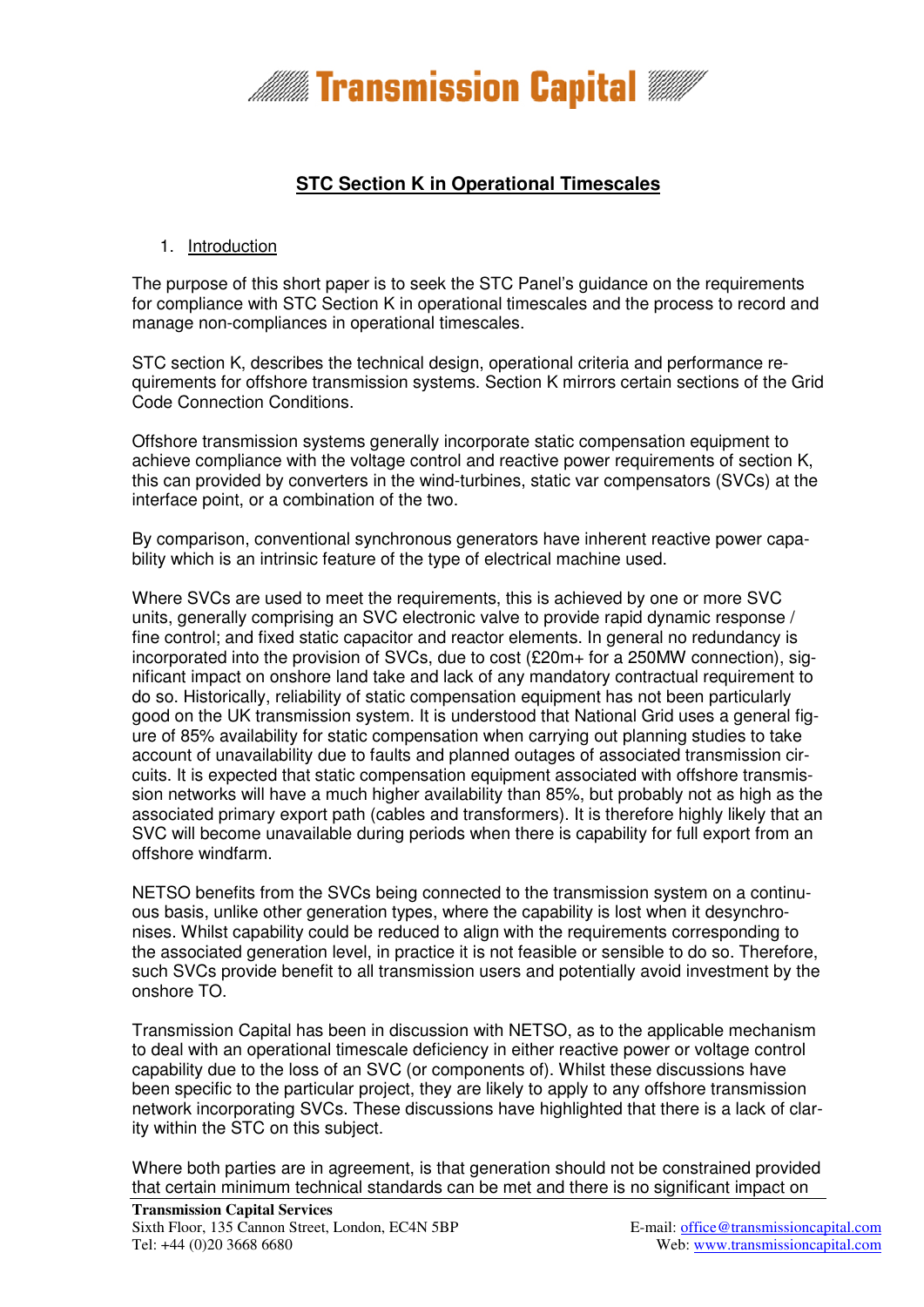

the operation of the Main Interconnected Transmission System (MITS).

- 2. Discussion
	- a. Is Section K a design and operational requirement?

 STC section K, is titled as the technical design, operational criteria and performance requirements for offshore transmission systems. STC Section D 2.2.6 requires that:

Without limitation to Section C, Part One, paragraph 2.2, in **planning and developing** its Transmission System, each Transmission Owner shall ensure that its Transmission System complies with:

2.2.6.1 the minimum technical, design and operational criteria and performance requirements set out or referred to in Connection Conditions 6.1, 6.2, 6.3 and 6.4 and in Planning Code 6.2 and/or 6.3 as applicable; or

2.2.6.2 such other technical criteria or requirements as apply to any relevant part of its Transmission System by virtue of a current Transmission Derogation; and in the case of an Offshore Transmission System, each Transmission Owner shall also ensure that:

2.2.6.3 its Transmission System meets the minimum technical, design and operational criteria and performance requirements set out or referred to in Section K of this Code;

#### STC Section C 2.2 states:

Each Transmission Owner agrees with NGET to provide Transmission Services and to plan, develop, operate and maintain its Transmission System in accordance with its Transmission Licence and this Code, subject to any Transmission Derogations from time to time. In the case of Construction Projects that involved OTSDUW, it is acknowledged that a User may have undertaken some or all of the original planning and/or development of the Transmission System.

There is no specific reference to Section K in STC Section C.

It is clear that compliance with Section K is required for design (and proved by compliance testing) but in operational timescale the obligation is no different to the obligation that any TO has to make available Transmission Services to the NETSO. Full and continued compliance with Section K, is not a pre-requisite to the ongoing capability to connect and remain connected. An onshore TO, whose SVC is faulty is not immediately in beach of the STC or its licence. What is less clear is what process should be used to handle such a deficiency.

#### 3. How is a deficiency in section K handled?

This section considers the appropriate formal process for managing and recording any deficiency in the ability to meet the requirements of Section K in Operational timescales.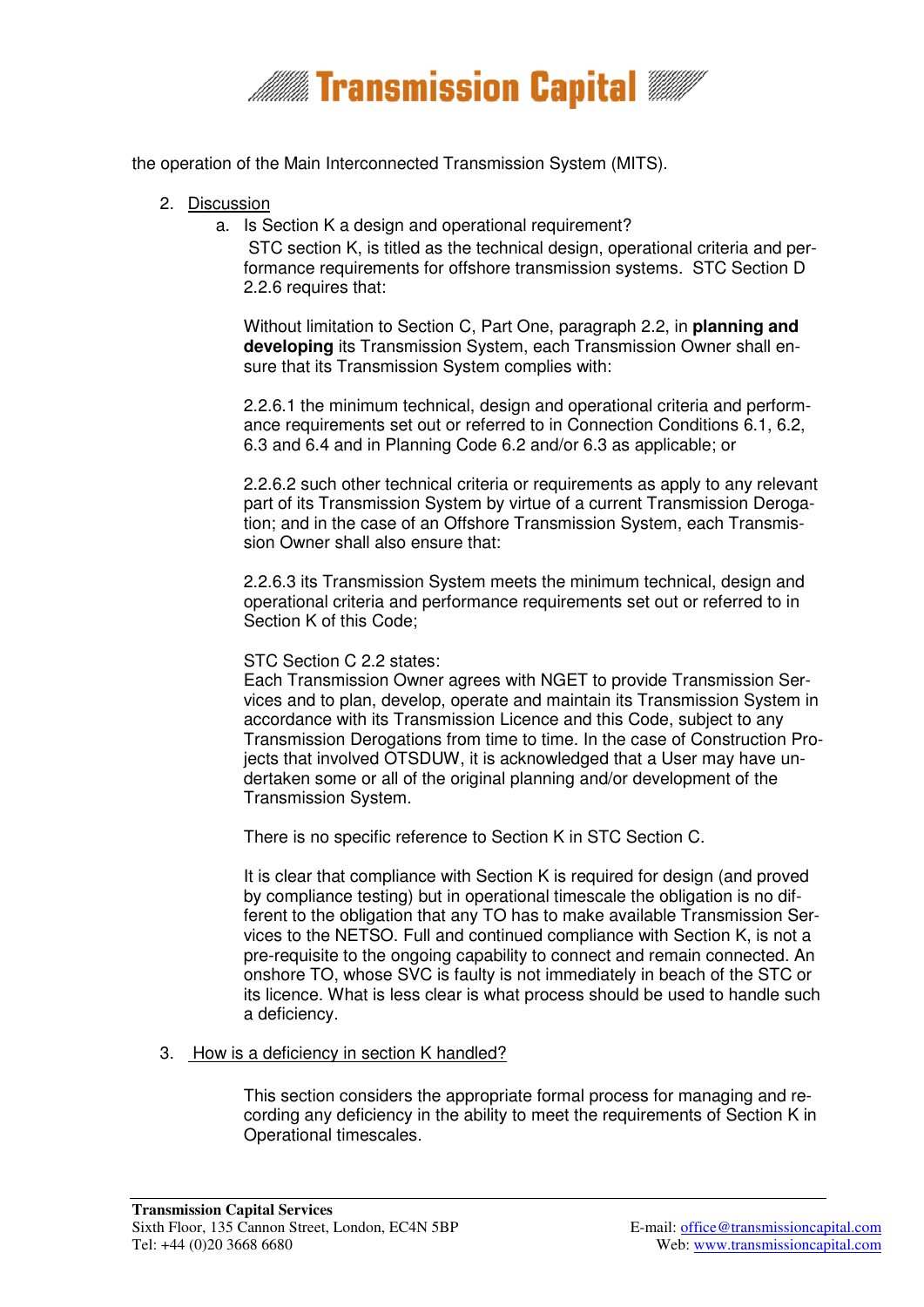

- i. OCLR Process. STCP 4-4 describes the process for the provision of asset operational information and is applicable to all TOs. During an outage a Transmission Service is deemed to be wholly withdrawn. However where there is a Services Reduction (for example where there is a reduction in technical capability), the OCLR (Operational Capability Limit Record) process is used. This is a formal record of the Services Reduction is made between the TO and NETSO. The ongoing management of the OCL is described in section 3.7 of STCP4-4. This is the process currently used by TOs to manage non-conformances in the way in which Transmission Services are provided to the NETSO. The process fits with the STC framework, including the Services Capability Statement (SCS) which is linked to the OFTO Licences. This process either as is, or in a modified form could be used to record and manage non-conformances with Section K.
- ii. If the OCLR process as it stands is not appropriate then it would imply that a derogation or a new process is required. Currently there is no such process, so derogations would be required by each project. Given the timescales required to obtain such a derogation, it would not be feasible to grant a derogation when an operational timescale reduction occurs. This implies that each project would need to apply for a derogation to come into force at Licence Grant, allow a relief from complying with certain aspects of section K, under conditions where the SVC is out of service. The downside of this approach is the broad brush relief this provides and the very limited oversight of the TO's attempts to restore compliance. It also appears to be sticking plaster solution to a deficiency in the code.
- iii. A new process could be developed which is similar to Grid Code CP8. Whilst this is possible, it would be necessary to determine how this works in conjunction with the SCTP 4-4 process and STC, or whether STCP 4-4 is modified to incorporate the new process. For example, would the process is just applicable to section K only? Given the tighter regulatory oversight on TOs and licence obligations to comply with the STC (compared to only contractual requirements to comply with GC by generators) it may be deemed that an enhanced process is not required.

From an initial assessment, it would seem that the STCP4-4 process or an enhanced version of it would be the most appropriate and easiest achieved method of managing this issue.